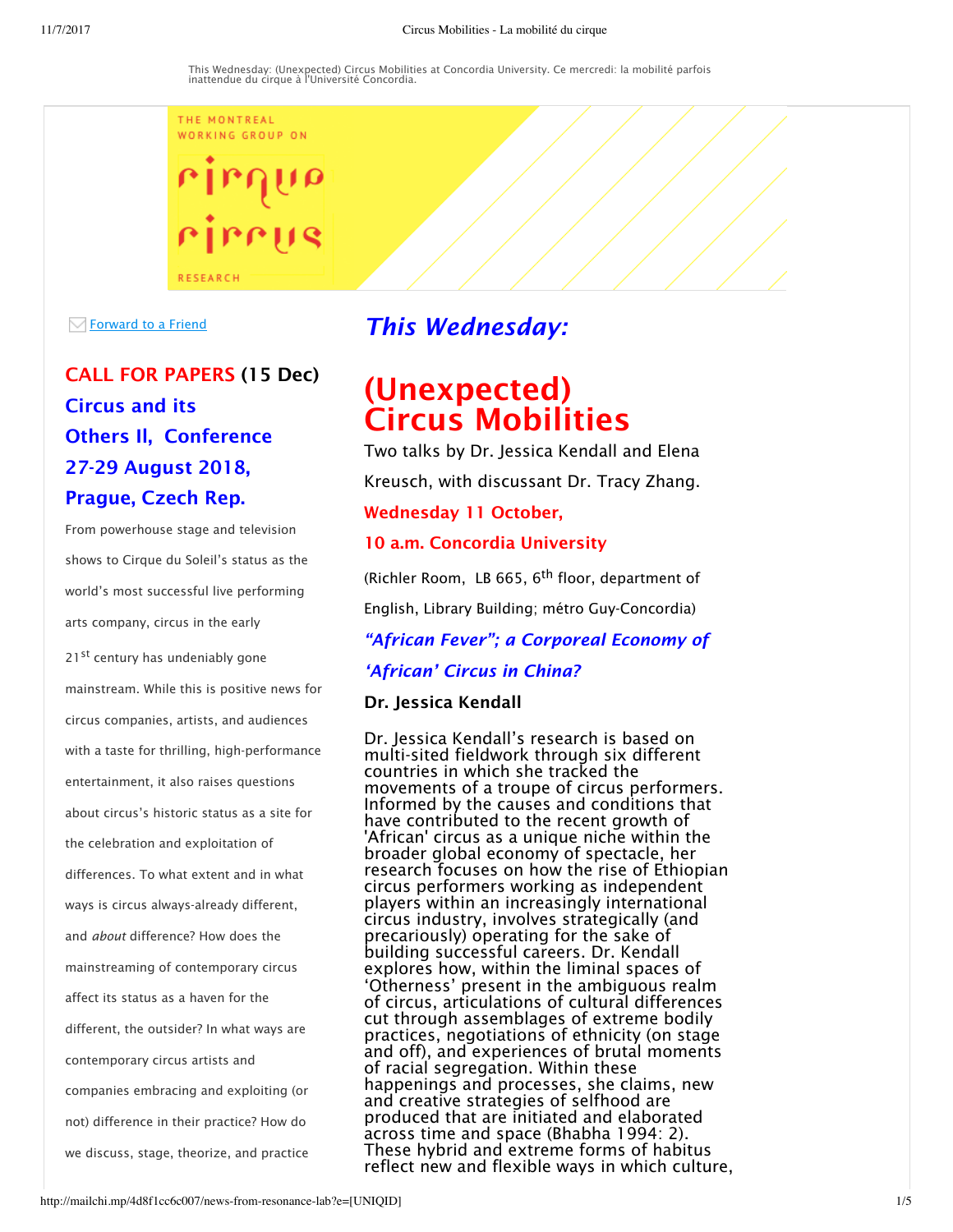such differences including questions of gender, sexuality, embodiment, ability/disability, ethnicity, class, and

species?

The Circus and its Others research project was launched in 2014 under the aegis of the Montréal Working Group on Circus Research to explore these questions. The scholarship and conversation during our exciting conference in the context of the 2016 Montréal Complètement Cirque festival proved lively, provocative, and vital, with work showcased there being published in an upcoming issue of the peer-reviewed journal *Performance Matters* (May 2018, vol. 4.1).

We are thrilled to announce the expanded international exploration of these concerns with the organization of the second Circus and Its Others conference to be held in Prague, Czech Republic, 27-29 August 2018, during the Letní Letná circus festival, who joins us as a partner along with Cirqueon and Charles University.

We invite proposals for research talks that address questions of difference and otherness in the context of contemporary circus. We further make explicit invitation for presentations from artists and practitioners who address such questions in their work, practice, and/or researchcreation (our conference venue also includes some space for performance).

Possible areas of inquiry might include, but need not be limited to:

#### Histories of circus and its others

- What hidden histories of circus practice may be located in the visual archive?
- What are the histories of areas of circus practice that today are considered other to the mainstream, such as the use and display of animals?
- How do the histories of circus practice intersect with histories of colonialism and imperialism?

the body and politics collide in the production of the body and self within drastically shifting global, and culturally spectacular, contexts.

Jessica Kendall holds a PhD in Social Anthropology from SOAS, University of London. As a visual extension of her multisited anthropological research, Dr. Kendall's photographs have been displayed in galleries (Brunei Gallery, London) and published photographs in books (Wiley-Blackwell), Journals (JRAI) and online (BBC). She has also toured for several years in the circus industry, working most recently as a manager within the area of Talent and Production.

## *"Circus Mobilities"* Elena Kreusch

Elena's current research project in the field of contemporary circus focuses on the interface between mobility life style and artistic practice. In her research she touches upon questions of artistic mobility, identity, belonging, negotiations of spaces and meanings while navigating between theory and practice.

Elena Kreusch is a PhD candidate at the Department of Theatre, Film and Media Studies at the University of Vienna, Austria and a producer to different contemporary European circus companies.

## Discussant: Dr. Tracy Zhang

Dr. Tracy Zhang, Post-doctoral Fellow in the Department of Film and Media at Queen's University. Dr. Zhang's research is situated in the fields of cultural studies and feminist political economy, focusing especially on issues of labour, gender, race, nationalism, and cultural production in the global creative industries. Her current project examines Chinese acrobatics as both an institution and a cultural medium. She has taught interdisciplinary courses on gender, labor, activism, feminist media and postcolonial geographies at Concordia University. Currently, she teaches a course on Performance and Media at Queen's University.



#### A Brief History of The Golden Age of Stage Conjuring, Vaudeville and Circus in Montreal (1880-1930)

Guided tour and discussion animated by Dr. Joseph Culpepper (Concordia University) at the



The Apparatus and the Artist--L'appareil et l'artiste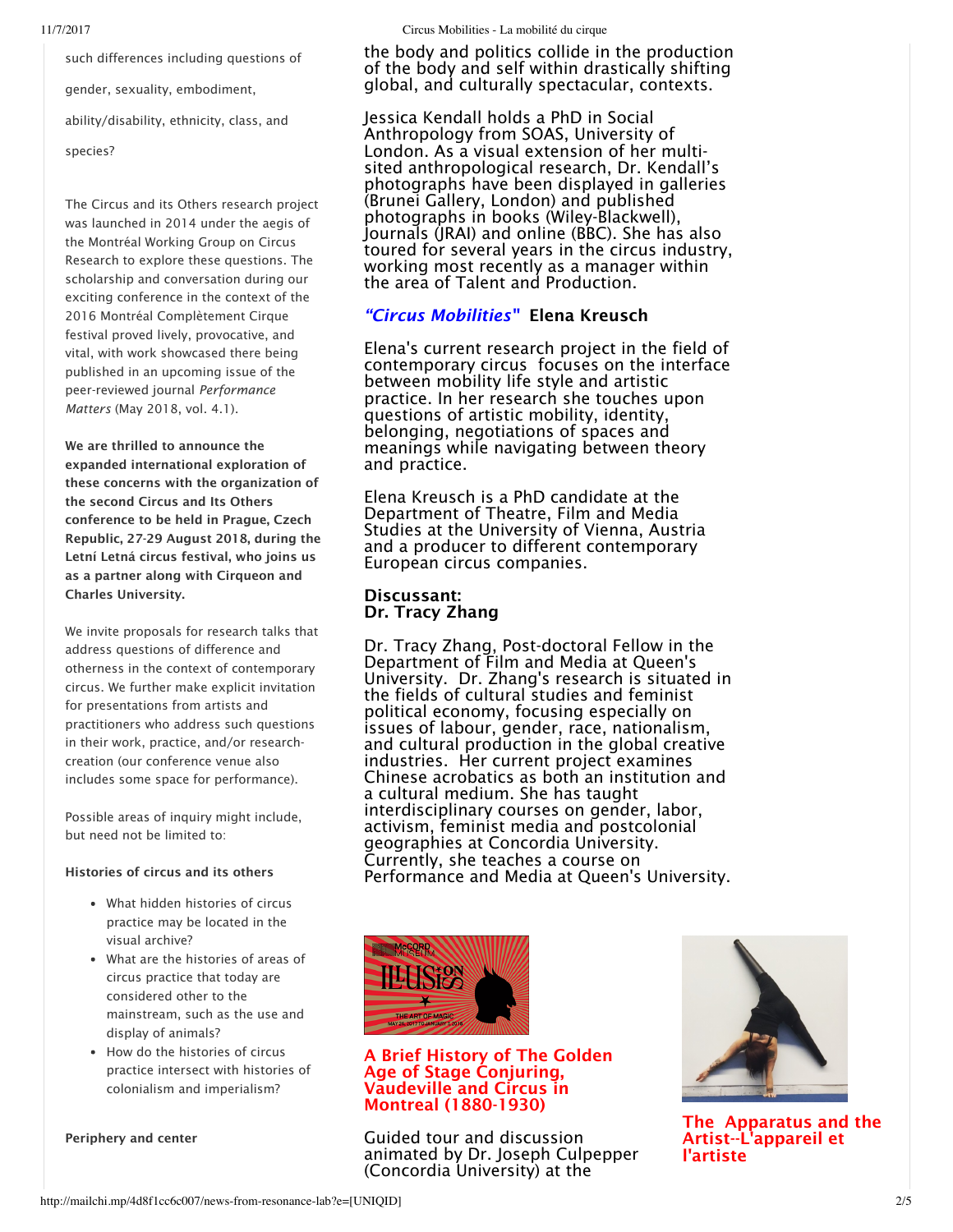- What might the Czech context tell us about the place of circus and its others in European or global perspectives?
- To what extent do hierarchies in academic research, funding practices, and artistic recognition affect the place and presence of "the other"?
- How do differing regional or national practices affect recognition on the world's stages?

#### Travelling otherness

- What happens when circus talent and circus acts travel outside their cultures of origin and become "other"?
- To what extent do circuses use their

national/regional/linguistic/ethnic difference as branding to enable their circulation in the global entertainment market? What practices of exotification and selfexotification may be employed in this?

#### Circus bodies: Normal, extraordinary, other?

- What are the implications of shifts in the mainstreaming of contemporary circus and related changes in skill, artistry, and training for circus artists including those who may carry historical baggage of "born otherness" with them?
- What is required and expected of the bodies of today's elite circus artists? With their toned, strong bodies do they now represent a societal ideal rather than society's outsiders? How do circus trainers as well as circus artists deal with questions of body image?

#### Gender and queerness in contemporary circus

- How are circus artists and companies resisting commodification and mainstreaming to keep the freak and queer in contemporary circus?
- Are women circus's perennial other?

McCord Museum.

#### Wednesday 8 November, 10 a.m. McCord Museum (McGill University)

\* A very much reduced admission rate of 11\$ will be charged to enter into the museum upon confirming your presence in advance.

RSVP: patrick.leroux@concordia.ca

The Golden Age of Stage Conjuring (1880-1930) in North America and Western Europe encompasses a period of rapid technological advances in the performing arts, cinema, photography, lithography, and transportation. It also marks a fifty-year period of social and cultural transformations across the globe: power shifts in Europe and North America's colonial empires, a new wave of Orientalism, disillusionment during WWI, the zenith of spiritualism, victories in women's suffrage, and the stock market crash of 1929. How did the work of stage conjurors and circus artists mix during this tumultuous period? How do we see illusions from this period adapted to contemporary circus productions — *Raoul*, *Queen of the Night*, *Le soir des monstres*, *Rêveurs définitifs*, *Particle # B* — today?

Dr. Joseph Culpepper is a performance scholar, magician, and magic consultant. He teaches magic history and its adaptation to the circus arts at Montreal's National Circus School. He is an Affiliate Assistant Professor at Concordia University, a cofounder of the performance troupe Ars Mechanica and consults for both private and public organizations.

The talk given by engineer Marion Cossin and the presentation and discussion led by LEGacy co-founders Erin Ball and Vanessa Furlong about their work with prostheses are now available for online consultation for those interested. Please email patrick.leroux@concordia. ca for access.

La conférence donnée par l'ingénieure et doctorante Marion Cossin et la présentation et la discussion animées par Erin Ball et Vanessa Furlong de LEGacy autour de leur travail avec les prothèses est disponible pour consultation en ligne. Pour avoir accès, svp écrire à patrick.leroux@concordia.ca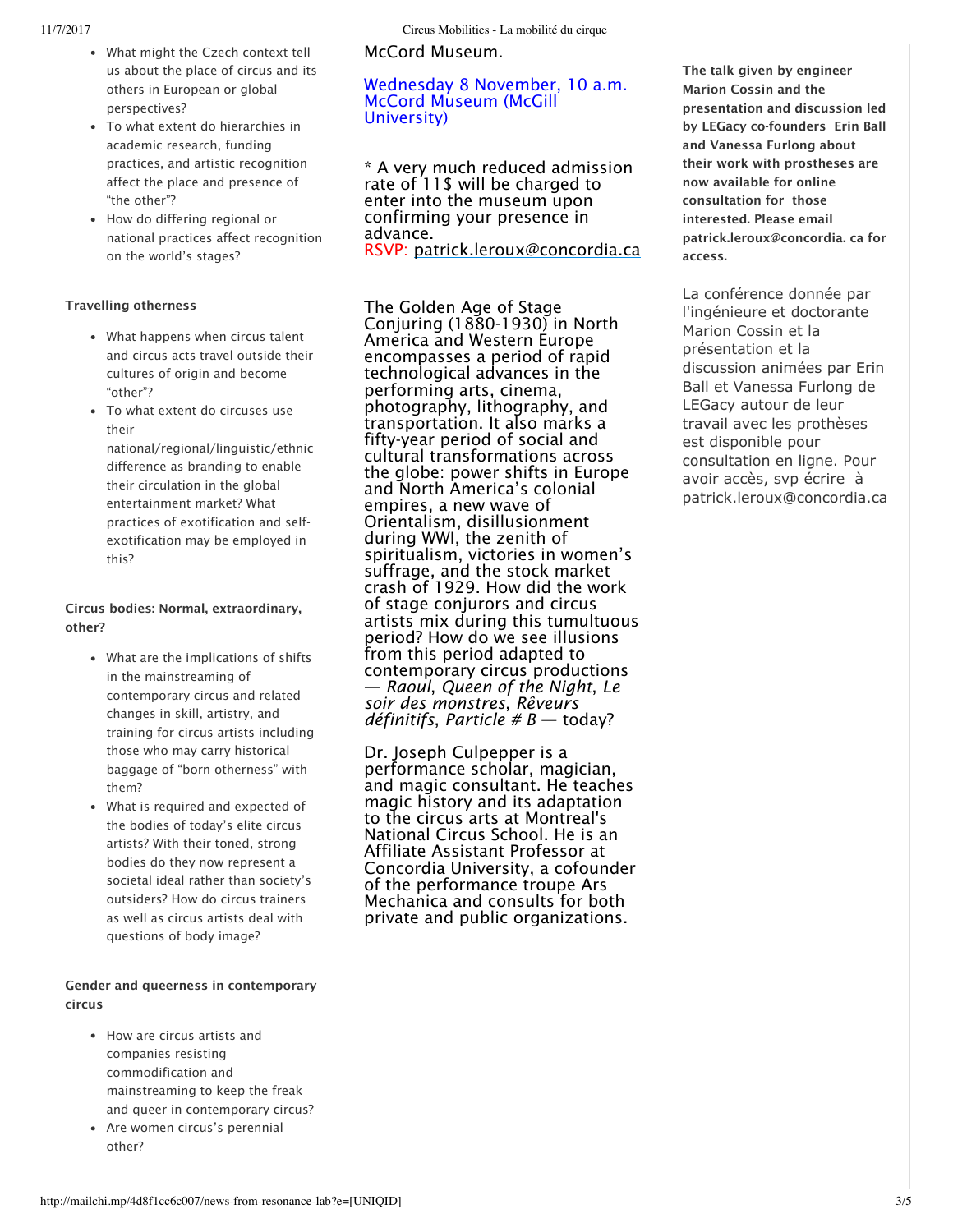What and where are queer circus performances?

#### Creation, pedagogy, and practice

- What place is or should be granted "the other" in our schools and training facilities?
- How are differences given space and form in creation and practicebased research, and what are the related roles of dramaturgies and direction?
- How does doing the "business" of circus affect the role of difference in the art?

#### Social circus – the other of professional circus?

- How are circus artists and researchers using the circus arts to intervene in the lives of, and support, those othered by mainstream society?
- What are the power relations between social circus and professional circus, and how do questions of race/class/gender/ability figure in this?
- If social circus has become a conduit for those still considered other from the largely white European talent base to enter professional contemporary circus, what is the relationship of this flow of bodies to historical and current power relations between Global North and South?

Please send 300-500 word proposals for 20-minute presentations to CircusOthersPrague@gmail.com by 15 December 2017. Please articulate clearly in your proposal if you plan to make a formal paper presentation or if as a practitioner/creator/researcher you wish to engage in a hybrid practice/talk/research/creation exploration. We hope to reply to all applicants in January 2018. The organizers are applying for financial support for the conference, but we regret that we cannot promise bursaries or travel grants at this time.

Circus and Its Others Prague Academic Committee / Comité scientifique